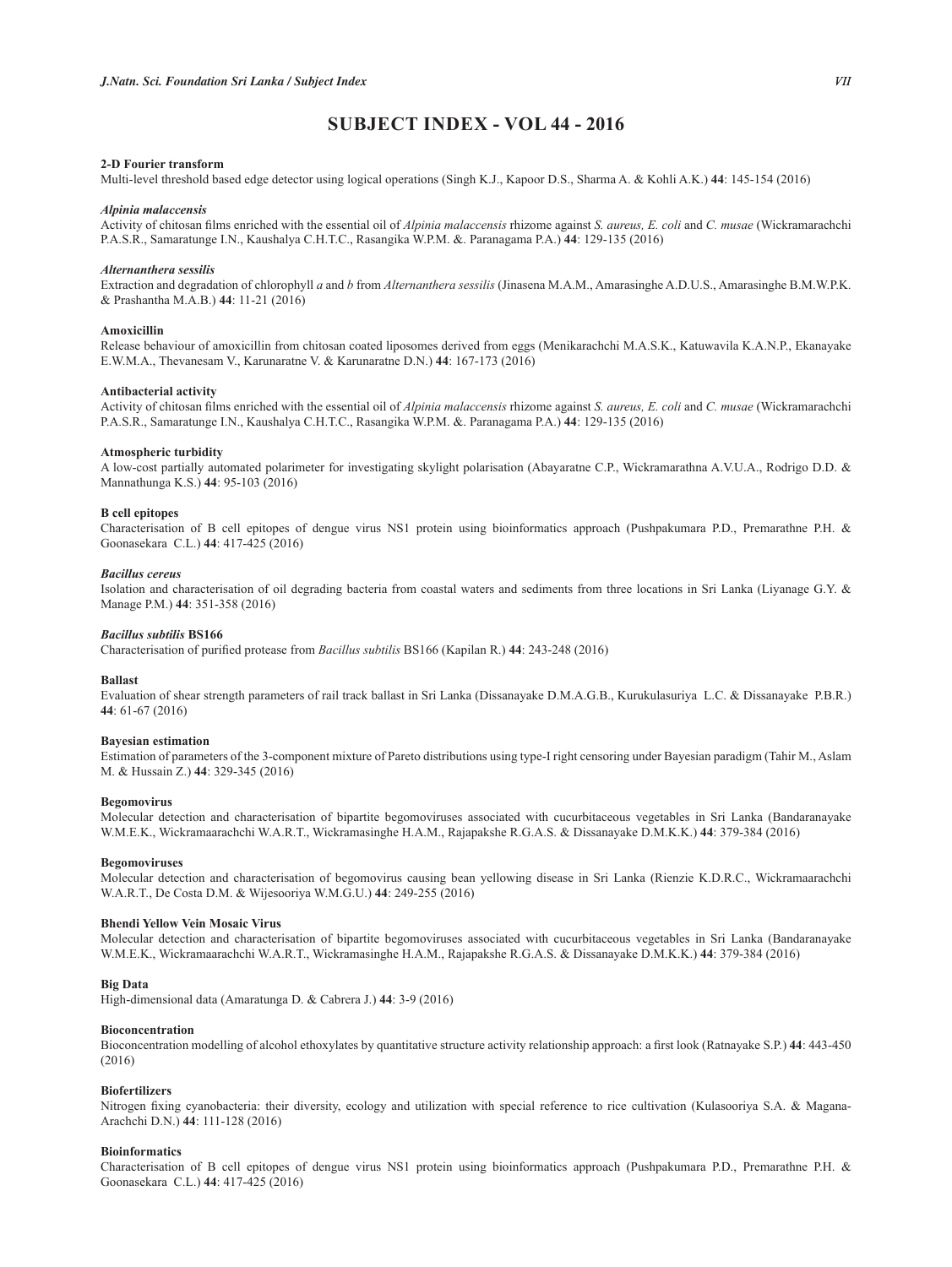## **Biplot**

High-dimensional data (Amaratunga D. & Cabrera J.) **44**: 3-9 (2016)

## $B$ isdethiobis(methylthio)gliotoxin

Antimicrobial constituents of *Hypocrea virens*, an endophyte of the mangrove-associate plant *Premna serratifolia* L. (Ratnaweera P.B., de Silva E.D., Wijesundera R.L.C. & Andersen R.J.) **44**: 43-51 (2016)

#### **Bolgoda Lake**

Application of pollution indices to quantify the pollution status of shallow sediments of the Bolgoda Lake, Sri Lanka (Wijeyaratne W.M.D.N.) **44**: 279-289 (2016)

## **Breast tumor**

Un-supervised segmentation and quantisation of malignancy from breast MRI images (Ratan R., Kohli P.G., Sharma S.K. & Kohli A.K.) **44**: 437- 442 (2016)

## *Camellia sinensis*

Identification and substrate utilisation of fungi associated with low country live wood termite, *Glyptotermes dilatatus* Bugnion & Popoff and the host plant, *Camellia sinensis* L.O. Kuntze (Senanayake P.D., Mohotti K.M. & Paranagama P.A.) **44**: 175-184 (2016)

### Category identification

Multi-label classification of computer science documents using fuzzy logic (Sajid N.A., Afzal M.T. & Qadir M.A.) 44: 155-165 (2016)

## Cation exchange resin

Performance of ion exchange resin as solid catalyst for the esterification of acetic acid with ethanol (Bamunusingha B.A.N.N., De Silva E.C.L. & Gunasekera M.Y.) **44**: 83-93 (2016)

### Cation size

Effect of cation size of iodide salt in the electrolyte on the performance of dye sensitised solar cells (Madhushani W.V.T., Jayathilake Y.M.C.D., Perera K.S. & Vidanapathirana K.P.) **44**: 77-81 (2016)

### **Censored** data

Estimation of parameters of the 3-component mixture of Pareto distributions using type-I right censoring under Bayesian paradigm (Tahir M., Aslam M. & Hussain Z.) **44**: 329-345 (2016)

### Chi-square

Chi-square based hierarchical agglomerative clustering for web sessionization (Hussain T. & Asghar S.) **44**: 211-222 (2016)

#### **Chi-square test**

Wind speed analysis and energy calculation based on mixture distributions in Narakkalliya, Sri Lanka (Rajapaksha K.W.G.D.H. & Perera K.) **44**: 409-416 (2016)

## **Chitosan**

Release behaviour of amoxicillin from chitosan coated liposomes derived from eggs (Menikarachchi M.A.S.K., Katuwavila K.A.N.P., Ekanayake E.W.M.A., Thevanesam V., Karunaratne V. & Karunaratne D.N.) **44**: 167-173 (2016)

#### **Chlorophyll degradation**

Extraction and degradation of chlorophyll *a* and *b* from *Alternanthera sessilis* (Jinasena M.A.M., Amarasinghe A.D.U.S., Amarasinghe B.M.W.P.K. & Prashantha M.A.B.) **44**: 11-21 (2016)

## **Chlorophyll extraction**

Extraction and degradation of chlorophyll *a* and *b* from *Alternanthera sessilis* (Jinasena M.A.M., Amarasinghe A.D.U.S., Amarasinghe B.M.W.P.K. & Prashantha M.A.B.) **44**: 11-21 (2016)

### **Climate change**

Country-specific emission factors for methane emission from enteric fermentation: a case study from a non-annex 1 country (Lokupitiya E.) 44: 137-144 (2016)

#### *Cnaphalocrocis medinalis*

Assessment of the egg parasitoid guild of rice leaf folder, *Cnaphalocrocis medinalis* (Guenee): a search for biocontrol agents (Hemachandra K.S. & Perera M.C.D.) **44**: 185-192 (2016)

## **Coconut**

Effect of genotype, embryo maturity and culture medium on *in vitro* embryo germination of Sri Lankan coconut (*Cocos nucifera* L.*)* varieties (Vidhanaarachchi V.R.M., Suranjith W.C. & Gunathilake T.R.) **44**: 273-278 (2016)

## **Coconut** oil

Evaluation of single bed and multi bed dried copra on the quality of extracted coconut oil (Udana H.P.K. & Amarasinghe A.D.U.S.) **44**: 359-365 (2016)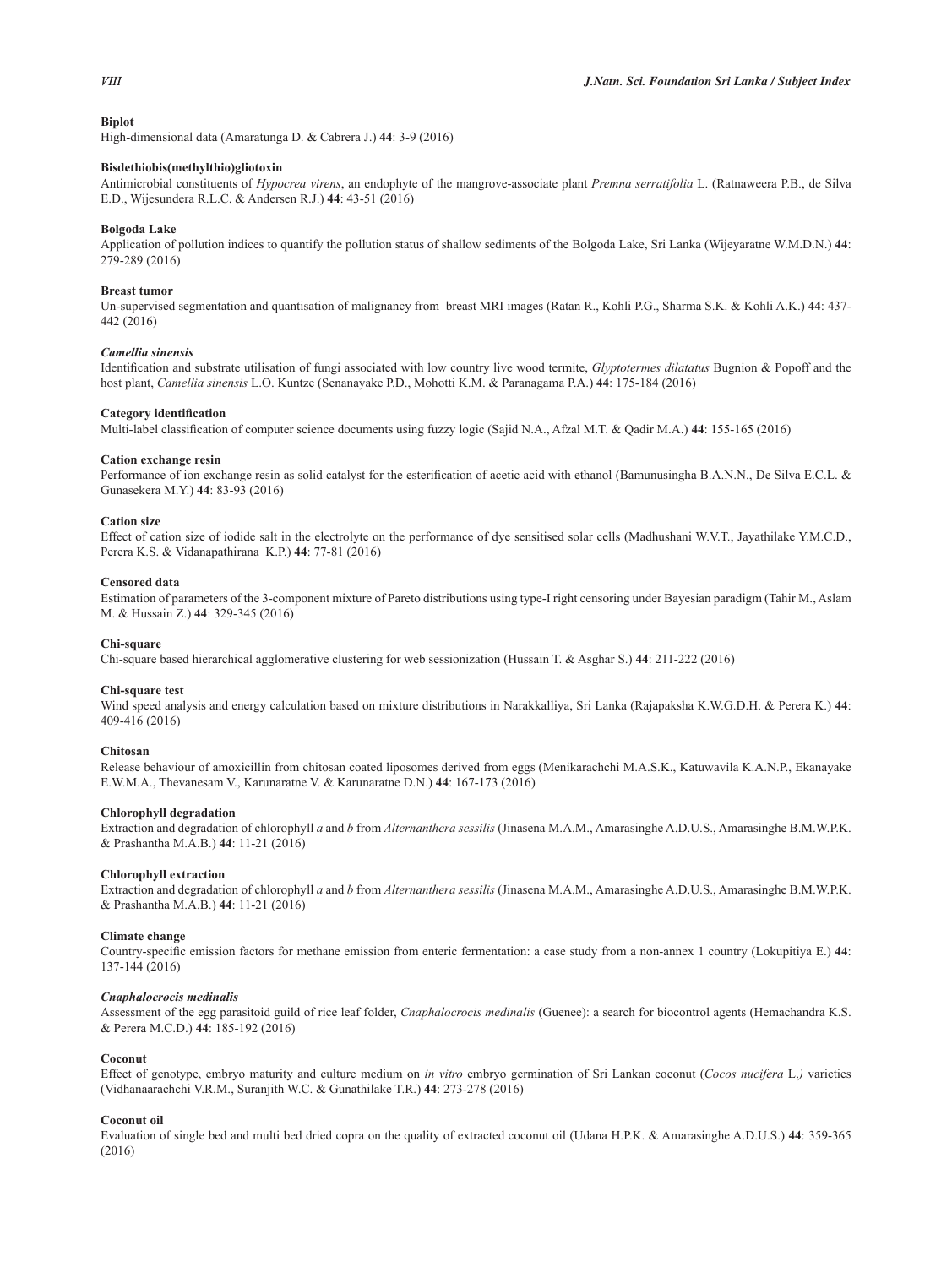## *Colletotrichum musae*

Activity of chitosan films enriched with the essential oil of *Alpinia malaccensis* rhizome against *S. aureus, E. coli* and *C. musae* (Wickramarachchi P.A.S.R., Samaratunge I.N., Kaushalya C.H.T.C., Rasangika W.P.M. &. Paranagama P.A.) **44**: 129-135 (2016)

## Combining ability

Combining ability analysis for evaluation of maize hybrids under drought stress (Malook S.U., Ali Q., Ahsan M., Shabaz M.K., Waseem M. & Mumtaz A.) **44**: 223-230 (2016)

## **Conditional t**

High-dimensional data (Amaratunga D. & Cabrera J.) **44**: 3-9 (2016)

## **Constitutive law**

Finite element simulation of the effect of loading rate on the stress-strain behaviour of Albany sand (Muntakim A.H., Siddiquee M.S.A. & Udagepola K.P.) **44**: 203-209 (2016)

### Copra

Evaluation of single bed and multi bed dried copra on the quality of extracted coconut oil (Udana H.P.K. & Amarasinghe A.D.U.S.) **44**: 359-365 (2016)

#### **Cowpea cultivars**

Modulating effects of cowpea incorporated diets on serum lipids and serum antioxidant activity in Wistar rats (Perera O.S., Liyanage R., Weththasinghe P., Jayawardana B.C., Vidanarachchi J.K., Fernando P. & Sivakanesan R.) **44**: 69-76 (2016)

#### **Crude** oil

Isolation and characterisation of oil degrading bacteria from coastal waters and sediments from three locations in Sri Lanka (Liyanage G.Y. & Manage P.M.) **44**: 351-358 (2016)

## **Cueurbits**

Molecular detection and characterisation of bipartite begomoviruses associated with cucurbitaceous vegetables in Sri Lanka (Bandaranayake W.M.E.K., Wickramaarachchi W.A.R.T., Wickramasinghe H.A.M., Rajapakshe R.G.A.S. & Dissanayake D.M.K.K.) **44**: 379-384 (2016)

#### **Cultivars**

Effect of genotype, embryo maturity and culture medium on *in vitro* embryo germination of Sri Lankan coconut (*Cocos nucifera* L.) varieties (Vidhanaarachchi V.R.M., Suranjith W.C. & Gunathilake T.R.) **44**: 273-278 (2016)

## **Current pulse charging**

Zero-current-switching pulse charger for high capacity batteries in renewable energy applications (Abeyratne S.G., Perera N., Jayakody H., Samarakoon K. & Bulathge R.) **44**: 301-312 (2016)

### Cyanotoxins extremophiles

Nitrogen fixing cyanobacteria: their diversity, ecology and utilization with special reference to rice cultivation (Kulasooriya S.A. & Magana-Arachchi D.N.) **44**: 111-128 (2016)

#### **Decaved** stems

Volatile constituents of tea stems (*Camellia sinensis* L.O. Kuntze) as semiochemicals to attract low country live wood termite, (*Glyptotermes dilatatus* Bugnion & Popoff) in Sri Lanka (Senanayake P.D., Mohotti K.M. & Paranagama P.A.) **44**: 33-42 (2016)

#### Dengue

Characterisation of B cell epitopes of dengue virus NS1 protein using bioinformatics approach (Pushpakumara P.D., Premarathne P.H. & Goonasekara C.L.) **44**: 417-425 (2016)

#### Diazotrophic cvanobacteria

Nitrogen fixing cyanobacteria: their diversity, ecology and utilization with special reference to rice cultivation (Kulasooriya S.A. & Magana-Arachchi D.N.) **44**: 111-128 (2016)

### **Digitisation**

Reproducing tables in scanned documents (Jahan M.A.C.A. & Ragel R.G.) **44**: 367-377 (2016)

### **Dispersion relation**

Investigation of branching structure formation by solutions of a mathematical model of pattern formation in coral reefs (Somathilake L.W. & Wedagedera J.R.) **44**: 427-436 (2016)

#### **Document classification**

Multi-label classification of computer science documents using fuzzy logic (Sajid N.A., Afzal M.T &. Qadir M.A.) 44: 155-165 (2016)

## **Drought**

Combining ability analysis for evaluation of maize hybrids under drought stress (Malook S.U., Ali Q., Ahsan M., Shabaz M.K., Waseem M. & Mumtaz A.) **44**: 223-230 (2016)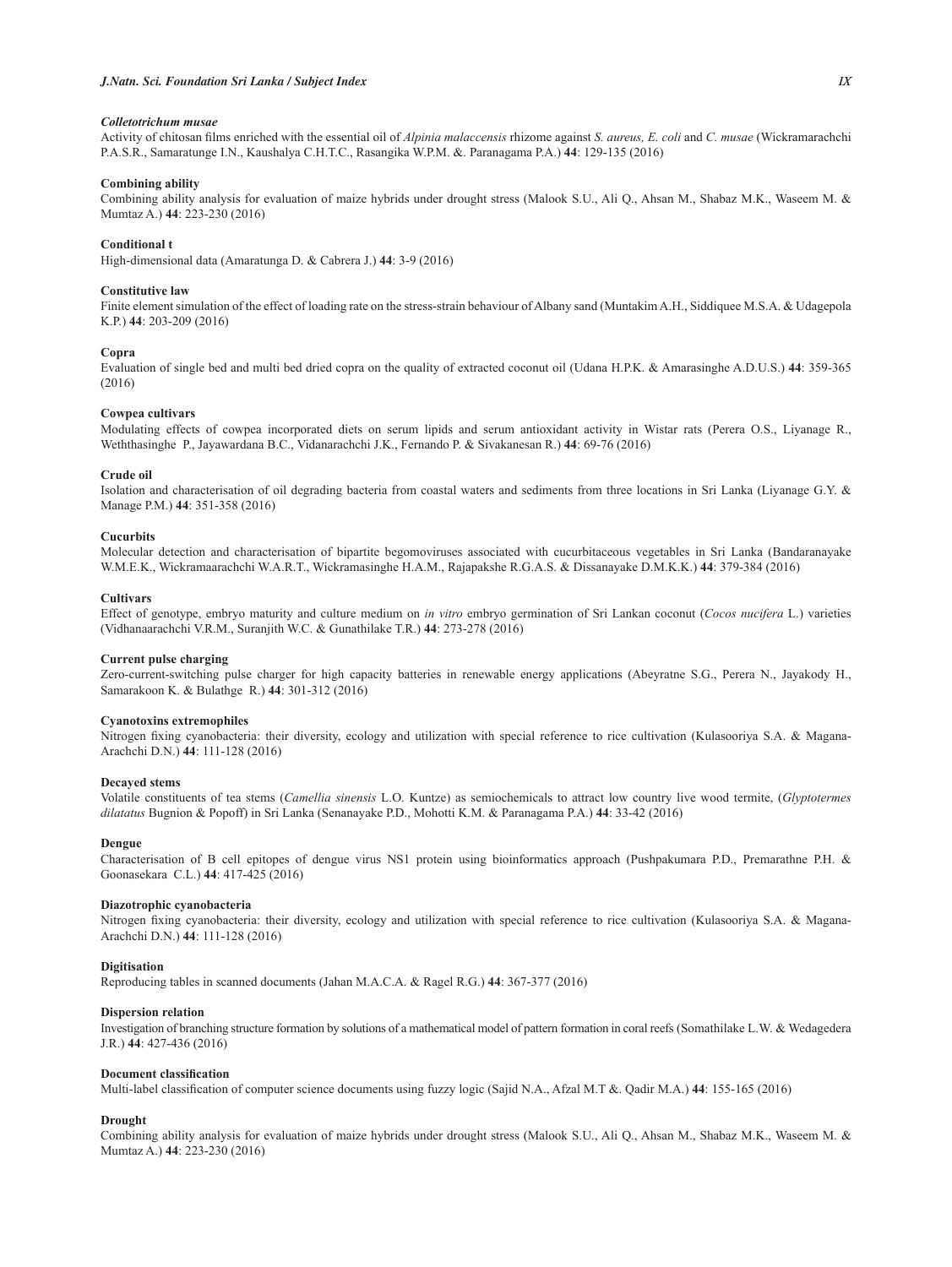## **Drug-carrier system**

Release behaviour of amoxicillin from chitosan coated liposomes derived from eggs (Menikarachchi M.A.S.K., Katuwavila K.A.N.P., Ekanayake E.W.M.A., Thevanesam V., Karunaratne V. & Karunaratne D.N.) **44**: 167-173 (2016)

## **Dust**

Heavy metals in road deposited sediments and road dusts of Colombo Capital, Sri Lanka (Herath D., Pitawala A. & Gunatilake J.) **44**: 193-202 (2016)

### **Dye sensitised solar cells**

Effect of cation size of iodide salt in the electrolyte on the performance of dye sensitised solar cells (Madhushani W.V.T., Jayathilake Y.M.C.D., Perera K.S. & Vidanapathirana K.P.) **44**: 77-81 (2016)

### **Edge detection**

Multi-level threshold based edge detector using logical operations (Singh K.J., Kapoor D.S., Sharma A. & Kohli A.K.) **44**: 145-154 (2016)

#### **Edge** effect

Kirigala forest fragments and the identity as a dipterocarp plantation or *Hora Kele* of Ingiriya (Dilrukshi I.A.D.N. & Ranwala S.M.W.) **44**: 313-327 (2016)

### **Efficiency**

Effect of cation size of iodide salt in the electrolyte on the performance of dye sensitised solar cells (Madhushani W.V.T., Jayathilake Y.M.C.D., Perera K.S. & Vidanapathirana K.P.) **44**: 77-81 (2016)

#### **Egg parasitoids**

Assessment of the egg parasitoid guild of rice leaf folder, *Cnaphalocrocis medinalis* (Guenee): a search for biocontrol agents (Hemachandra K.S. & Perera M.C.D.) **44**: 185-192 (2016)

#### **Elasto-plastic model**

Finite element simulation of the effect of loading rate on the stress-strain behaviour of Albany sand (Muntakim A.H., Siddiquee M.S.A. & Udagepola K.P.) **44**: 203-209 (2016)

#### **Embryo culture**

Effect of genotype, embryo maturity and culture medium on *in vitro* embryo germination of Sri Lankan coconut (*Cocos nucifera* L.) varieties (Vidhanaarachchi V.R.M., Suranjith W.C. & Gunathilake T.R.) **44**: 273-278 (2016)

## **Endophytic**

Antimicrobial constituents of *Hypocrea virens*, an endophyte of the mangrove-associate plant *Premna serratifolia* L. (Ratnaweera P.B., de Silva E.D., Wijesundera R.L.C. & Andersen R.J.) **44**: 43-51 (2016)

### **Enteric fermentation**

Country-specific emission factors for methane emission from enteric fermentation: a case study from a non-annex 1 country (Lokupitiya E.) 44: 137-144 (2016)

### $Enterobacter$ <sub>Sp.</sub>

Isolation and characterisation of oil degrading bacteria from coastal waters and sediments from three locations in Sri Lanka (Liyanage G.Y. & Manage P.M.) **44**: 351-358 (2016)

### $E$ nterobacter ulcerans

Isolation and characterisation of oil degrading bacteria from coastal waters and sediments from three locations in Sri Lanka (Liyanage G.Y. & Manage P.M.) **44**: 351-358 (2016)

#### $E$ pidithiodioxopiperazine

Antimicrobial constituents of *Hypocrea virens*, an endophyte of the mangrove-associate plant *Premna serratifolia* L. (Ratnaweera P.B., de Silva E.D., Wijesundera R.L.C. & Andersen R.J.) **44**: 43-51 (2016)

### $E$ *scherichia coli*

Activity of chitosan films enriched with the essential oil of *Alpinia malaccensis* rhizome against *S. aureus, E. coli* and *C. musae* (Wickramarachchi P.A.S.R., Samaratunge I.N., Kaushalya C.H.T.C., Rasangika W.P.M. &. Paranagama P.A.) **44**: 129-135 (2016)

## **Essential oil**

Activity of chitosan films enriched with the essential oil of *Alpinia malaccensis* rhizome against *S. aureus, E. coli* and *C. musae* (Wickramarachchi P.A.S.R., Samaratunge I.N., Kaushalya C.H.T.C., Rasangika W.P.M. &. Paranagama P.A.) **44**: 129-135 (2016)

## **Ethyl** acetate

Performance of ion exchange resin as solid catalyst for the esterification of acetic acid with ethanol (Bamunusingha B.A.N.N., De Silva E.C.L. & Gunasekera M.Y.) **44**: 83-93 (2016)

### **Event clustering**

Online tracking and event clustering for vision systems (Perera P.H., Herath H.M.S.P.B., Fernando W.S.K., Ekanayake M.P.B., Godaliyadda G.M.R.I. & Wijayakulasooriya J.V.) **44**: 385-397 (2016)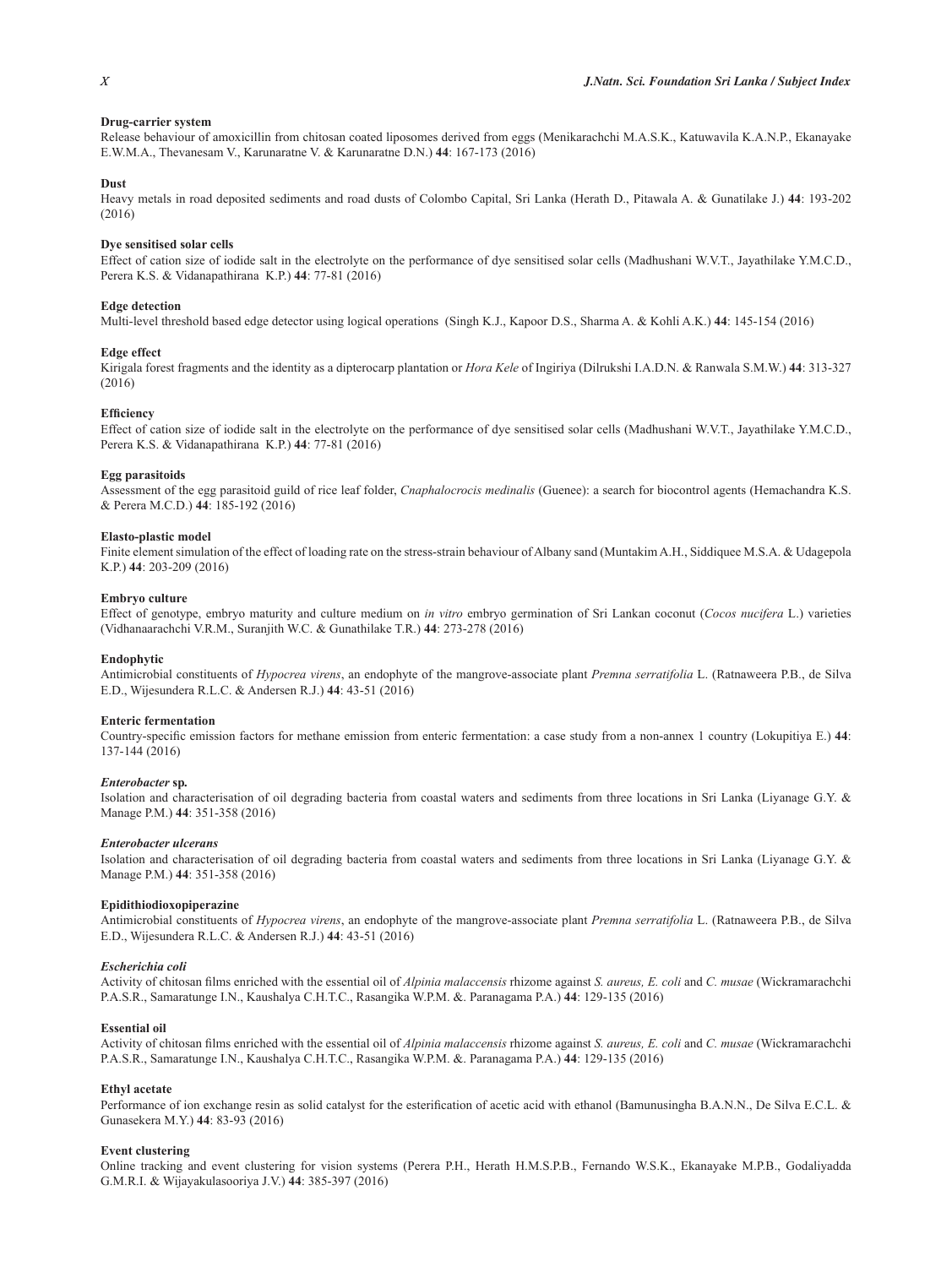## $Extraction$

Optimal positioning of groundwater supply wells in residential areas with uncertain information (Prabodanie R.A.R.) **44**: 233-242 (2016)

## **False discovery rate**

High-dimensional data (Amaratunga D. & Cabrera J.) **44**: 3-9 (2016)

#### **Fast charging**

Zero-current-switching pulse charger for high capacity batteries in renewable energy applications (Abeyratne S.G., Perera N., Jayakody H., Samarakoon K. & Bulathge R.) **44**: 301-312 (2016)

## **Feature extraction**

An information rich subspace separation for non-stationary signal classification (Ratnayake T.A., Nettasinghe D.B.W., Godaliyadda G.M.R.I., Ekanayake M.P.B. & Wijayakulasooriya J.V.) **44**: 257-271 (2016)

### **Ferromagnetic spheres**

The magnetisation of two ferromagnetic spheres placed randomly in a magnetic field (Anthonys G.) 44: 23-32 (2016)

#### **Foreground estimation**

Online tracking and event clustering for vision systems (Perera P.H., Herath H.M.S.P.B., Fernando W.S.K., Ekanayake M.P.B., Godaliyadda G.M.R.I. & Wijayakulasooriya J.V.) **44**: 385-397 (2016)

#### **Forest fragmentation**

Kirigala forest fragments and the identity as a dipterocarp plantation or *Hora Kele* of Ingiriya (Dilrukshi I.A.D.N. & Ranwala S.M.W.) **44**: 313-327 (2016)

### **Format preservation**

Reproducing tables in scanned documents (Jahan M.A.C.A. & Ragel R.G.) **44**: 367-377 (2016)

#### **Fouling**

Evaluation of shear strength parameters of rail track ballast in Sri Lanka (Dissanayake D.M.A.G.B., Kurukulasuriya L.C. & Dissanayake P.B.R.) **44**: 61-67 (2016)

## **Fuzzy** rules

Multi-label classification of computer science documents using fuzzy logic (Sajid N.A., Afzal M.T. & Qadir M.A.) 44: 155-165 (2016)

## Gel polymer electrolytes

Effect of cation size of iodide salt in the electrolyte on the performance of dye sensitised solar cells (Madhushani W.V.T., Jayathilake Y.M.C.D., Perera K.S. & Vidanapathirana K.P.) **44**: 77-81 (2016)

### **Genetic advance**

Combining ability analysis for evaluation of maize hybrids under drought stress (Malook S.U., Ali Q., Ahsan M., Shabaz M.K., Waseem M. & Mumtaz A.) **44**: 223-230 (2016)

## **Gliotoxin**

Antimicrobial constituents of *Hypocrea virens*, an endophyte of the mangrove-associate plant *Premna serratifolia* L. (Ratnaweera P.B., de Silva E.D., Wijesundera R.L.C. & Andersen R.J.) **44**: 43-51 (2016)

## *Glyptotermes dilatatus*

Identification and substrate utilisation of fungi associated with low country live wood termite, Glyptotermes dilatatus Bugnion & Popoff and the host plant, *Camellia sinensis* L.O. Kuntze (Senanayake P.D., Mohotti K.M. & Paranagama P.A.) **44**: 175-184 (2016)

### *Glyptotermes dilatatus*

Volatile constituents of tea stems (*Camellia sinensis* L.O. Kuntze) as semiochemicals to attract low country live wood termite, (*Glyptotermes dilatatus* Bugnion & Popoff) in Sri Lanka (Senanayake P.D., Mohotti K.M. & Paranagama P.A.) **44**: 33-42 (2016)

## **Greenhouse gas inventory**

Country-specific emission factors for methane emission from enteric fermentation: a case study from a non-annex 1 country (Lokupitiya E.) 44: 137-144 (2016)

## $C$ roundwater

Optimal positioning of groundwater supply wells in residential areas with uncertain information (Prabodanie R.A.R.) **44**: 233-242 (2016)

#### **Heavy** metals

Heavy metals in road deposited sediments and road dusts of Colombo Capital, Sri Lanka (Herath D., Pitawala A. & Gunatilake J.) **44**: 193-202 (2016)

## $Heritability$

Combining ability analysis for evaluation of maize hybrids under drought stress (Malook S.U., Ali Q., Ahsan M., Shabaz M.K., Waseem M. & Mumtaz A.) **44**: 223-230 (2016)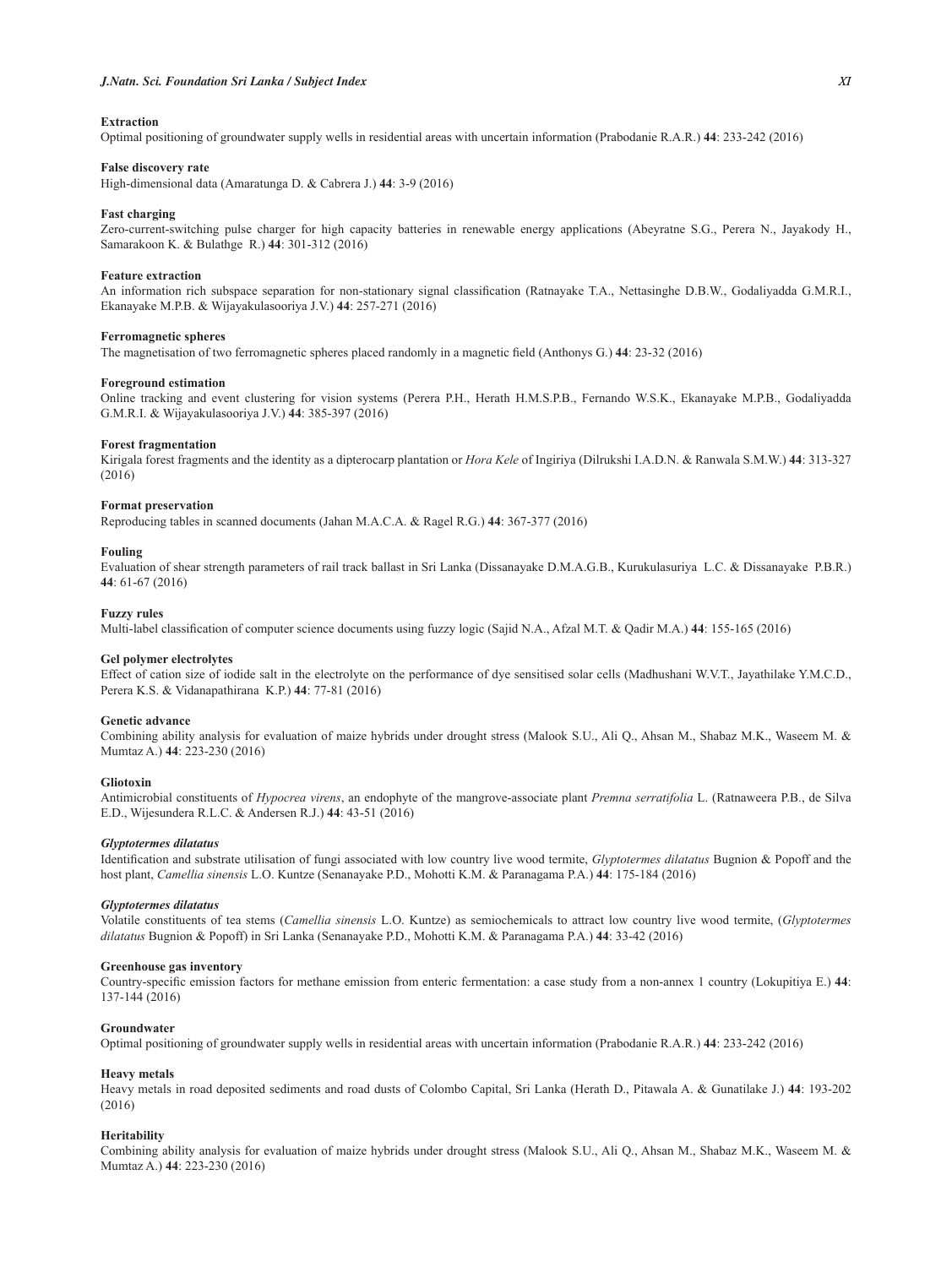## **Heterogeneous kinetics**

Performance of ion exchange resin as solid catalyst for the esterification of acetic acid with ethanol (Bamunusingha B.A.N.N., De Silva E.C.L. & Gunasekera M.Y.) **44**: 83-93 (2016)

## **Heterosis**

Combining ability analysis for evaluation of maize hybrids under drought stress (Malook S.U., Ali Q., Ahsan M., Shabaz M.K., Waseem M. & Mumtaz A.) **44**: 223-230 (2016)

## **Hierarchical clustering**

Chi-square based hierarchical agglomerative clustering for web sessionization (Hussain T. & Asghar S.) **44**: 211-222 (2016)

## **High capacity battery chargers**

Zero-current-switching pulse charger for high capacity batteries in renewable energy applications (Abeyratne S.G., Perera N., Jayakody H., Samarakoon K. & Bulathge R.) **44**: 301-312 (2016)

## **Homogeneity of regression coefficient vectors**

On the powers of tests for homogeneity of regression coefficient vectors under synchronised order restrictions (Sasabuchi S. & Kulatunga D.D.S.) **44**: 53-60 (2016)

## *Hora Kele*

Kirigala forest fragments and the identity as a dipterocarp plantation or *Hora Kele* of Ingiriya (Dilrukshi I.A.D.N. & Ranwala S.M.W.) **44**: 313-327 (2016)

### **Horsegram yellow mosaic virus (HgYMV)**

Molecular detection and characterisation of begomovirus causing bean yellowing disease in Sri Lanka (Rienzie K.D.R.C., Wickramaarachchi W.A.R.T., De Costa D.M. & Wijesooriya W.M.G.U.) **44**: 249-255 (2016)

## **Hybrid drver**

Evaluation of single bed and multi bed dried copra on the quality of extracted coconut oil (Udana H.P.K. & Amarasinghe A.D.U.S.) **44**: 359-365 (2016)

## **Image segmentation**

Multi-level threshold based edge detector using logical operations (Singh K.J., Kapoor D.S., Sharma A. & Kohli A.K.) **44**: 145-154 (2016)

### *In vitro* embryo germination

Effect of genotype, embryo maturity and culture medium on *in vitro* embryo germination of Sri Lankan coconut (*Cocos nucifera* L.) varieties (Vidhanaarachchi V.R.M., Suranjith W.C. & Gunathilake T.R.) **44**: 273-278 (2016)

### **Ingiriya**

Kirigala forest fragments and the identity as a dipterocarp plantation or *Hora Kele* of Ingiriya (Dilrukshi I.A.D.N. & Ranwala S.M.W.) **44**: 313-327 (2016)

### **Ionic conductivity**

Effect of cation size of iodide salt in the electrolyte on the performance of dye sensitised solar cells (Madhushani W.V.T., Jayathilake Y.M.C.D., Perera K.S. & Vidanapathirana K.P.) **44**: 77-81 (2016)

## **IPCC Tier 2 methodology**

Country-specific emission factors for methane emission from enteric fermentation: a case study from a non-annex 1 country (Lokupitiya E.) 44: 137-144 (2016)

### **Kinetics**

Extraction and degradation of chlorophyll *a* and *b* from *Alternanthera sessilis* (Jinasena M.A.M., Amarasinghe A.D.U.S., Amarasinghe B.M.W.P.K. & Prashantha M.A.B.) **44**: 11-21 (2016)

### **Kirigala**

Kirigala forest fragments and the identity as a dipterocarp plantation or *Hora Kele* of Ingiriya (Dilrukshi I.A.D.N. & Ranwala S.M.W.) **44**: 313-327 (2016)

### **Kolmogorov-Smirnov test**

Wind speed analysis and energy calculation based on mixture distributions in Narakkalliya, Sri Lanka (Rajapaksha K.W.G.D.H. & Perera K.) **44**: 409-416 (2016)

### **Large scale testing**

Evaluation of shear strength parameters of rail track ballast in Sri Lanka (Dissanayake D.M.A.G.B., Kurukulasuriya L.C. & Dissanayake P.B.R.) **44**: 61-67 (2016)

## Lasso

High-dimensional data (Amaratunga D. & Cabrera J.) **44**: 3-9 (2016)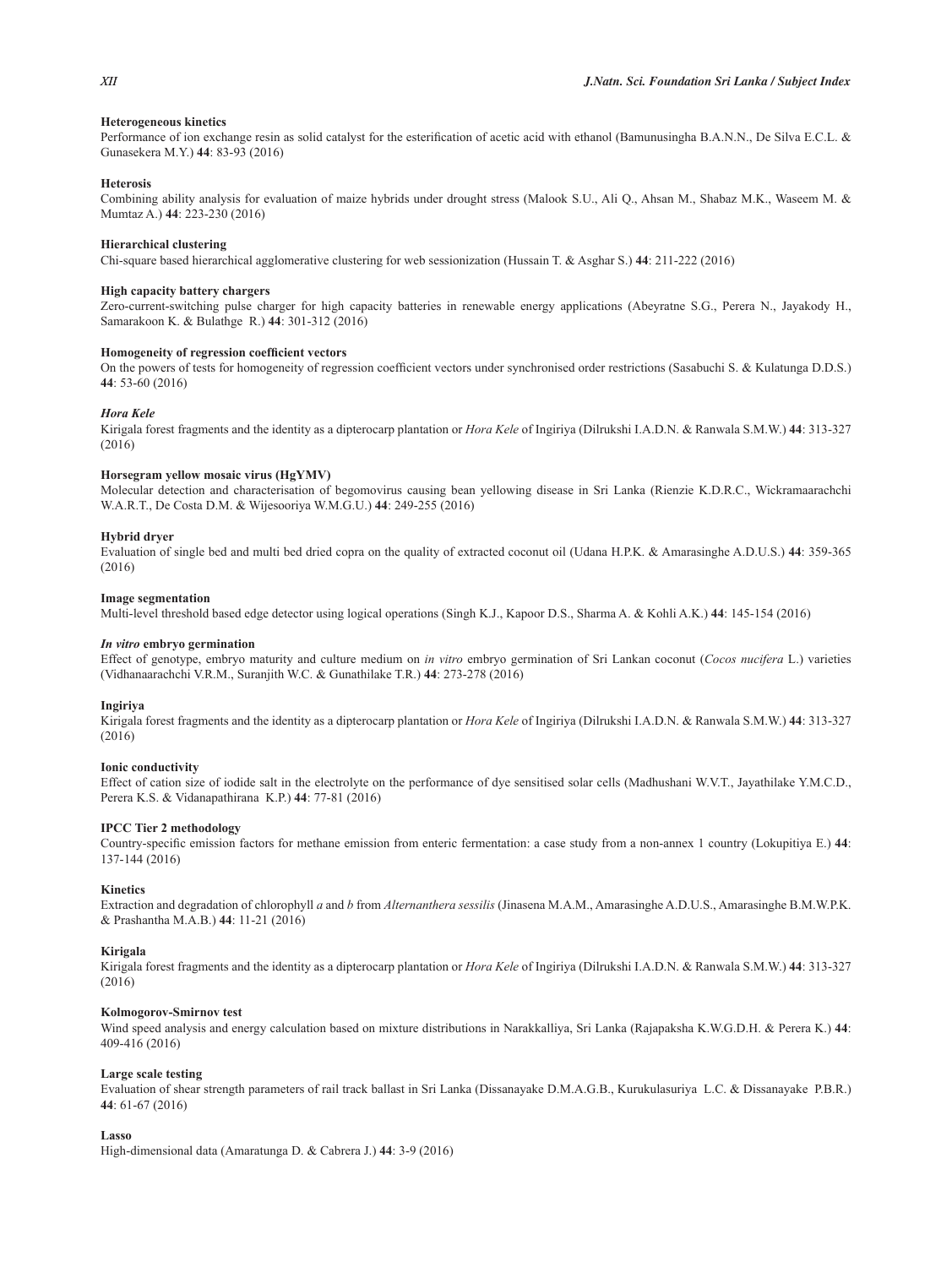## Lignin degradation

Biodegradation of agrowastes by lignocellulolytic activity of an oyster mushroom, *Pleurotus sapidus* (Bilal M. & Asgher M.) **44**: 399-407 (2016)

#### Lignocellulolytic activity

Biodegradation of agrowastes by lignocellulolytic activity of an oyster mushroom, *Pleurotus sapidus* (Bilal M. & Asgher M.) **44**: 399-407 (2016)

#### Liposome

Release behaviour of amoxicillin from chitosan coated liposomes derived from eggs (Menikarachchi M.A.S.K., Katuwavila K.A.N.P., Ekanayake E.W.M.A., Thevanesam V., Karunaratne V. & Karunaratne D.N.) **44**: 167-173 (2016)

### Livestock

Country-specific emission factors for methane emission from enteric fermentation: a case study from a non-annex 1 country (Lokupitiya E.) 44: 137-144 (2016)

### **Logical operations**

Multi-level threshold based edge detector using logical operations (Singh K.J., Kapoor D.S., Sharma A. & Kohli A.K.) **44**: 145-154 (2016)

#### **Mass transfer**

Extraction and degradation of chlorophyll *a* and *b* from *Alternanthera sessilis* (Jinasena M.A.M., Amarasinghe A.D.U.S., Amarasinghe B.M.W.P.K. & Prashantha M.A.B.) **44**: 11-21 (2016)

## **MATLAB**

Un-supervised segmentation and quantisation of malignancy from breast MRI images (Ratan R., Kohli P.G., Sharma S.K. & Kohli A.K.) **44**: 437- 442 (2016)

### **Maximum likelihood method**

Wind speed analysis and energy calculation based on mixture distributions in Narakkalliya, Sri Lanka (Rajapaksha K.W.G.D.H. & Perera K.) **44**: 409-416 (2016)

### **Methane emissions**

Country-specific emission factors for methane emission from enteric fermentation: a case study from a non-annex 1 country (Lokupitiya E.) 44: 137-144 (2016)

#### **Michaelis** constant

Characterisation of purified protease from Bacillus subtilis BS166 (Kapilan R.) 44: 243-248 (2016)

## **Microbial degradation**

Isolation and characterisation of oil degrading bacteria from coastal waters and sediments from three locations in Sri Lanka (Liyanage G.Y. & Manage P.M.) **44**: 351-358 (2016)

## *Micrococcus* sp.

Isolation and characterisation of oil degrading bacteria from coastal waters and sediments from three locations in Sri Lanka (Liyanage G.Y. & Manage P.M.) **44**: 351-358 (2016)

## **Mixture Weibull distribution**

Wind speed analysis and energy calculation based on mixture distributions in Narakkalliya, Sri Lanka (Rajapaksha K.W.G.D.H. & Perera K.) **44**: 409-416 (2016)

## **Molecular characterisation**

Molecular detection and characterisation of begomovirus causing bean yellowing disease in Sri Lanka (Rienzie K.D.R.C., Wickramaarachchi W.A.R.T., De Costa D.M. & Wijesooriya W.M.G.U.) **44**: 249-255 (2016)

## **Molecular descriptors**

Bioconcentration modelling of alcohol ethoxylates by quantitative structure activity relationship approach: a first look (Ratnayake S.P.) 44: 443-450 (2016)

### **Molecular identification of fungi**

Identification and substrate utilisation of fungi associated with low country live wood termite, *Glyptotermes dilatatus* Bugnion & Popoff and the host plant, *Camellia sinensis* L.O. Kuntze (Senanayake P.D., Mohotti K.M. & Paranagama P.A.) **44**: 175-184 (2016)

#### **MRI**

Un-supervised segmentation and quantisation of malignancy from breast MRI images (Ratan R., Kohli P.G., Sharma S.K. & Kohli A.K.) **44**: 437- 442 (2016)

### **Multi bed drying**

Evaluation of single bed and multi bed dried copra on the quality of extracted coconut oil (Udana H.P.K. & Amarasinghe A.D.U.S.) **44**: 359-365 (2016)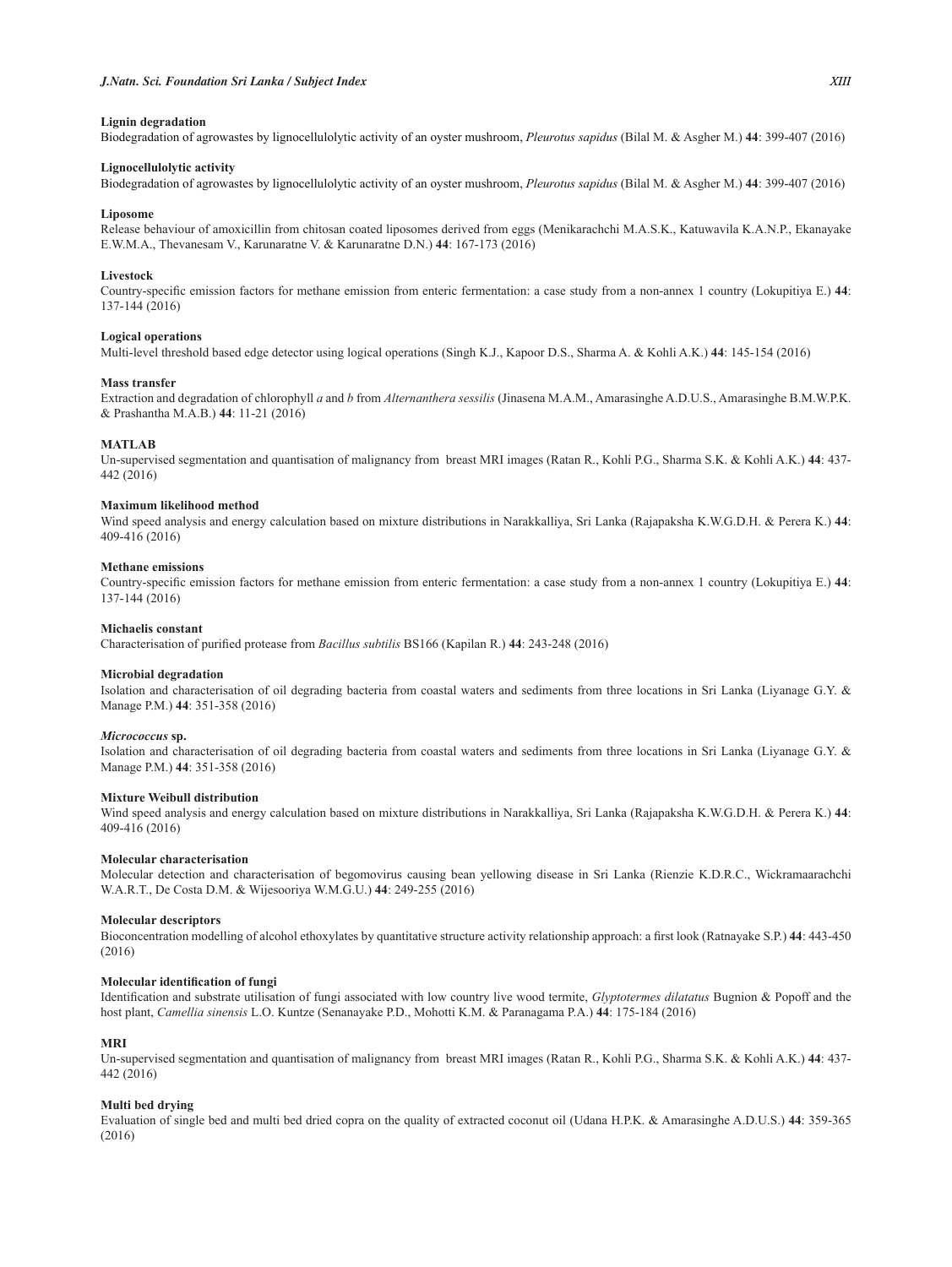## **Multivariate multiple linear regression model**

On the powers of tests for homogeneity of regression coefficient vectors under synchronised order restrictions (Sasabuchi S. & Kulatunga D.D.S.) **44**: 53-60 (2016)

## **Non-linearity**

Evaluation of shear strength parameters of rail track ballast in Sri Lanka (Dissanayake D.M.A.G.B., Kurukulasuriya L.C. & Dissanayake P.B.R.) **44**: 61-67 (2016)

## **Non-stationary signals**

An information rich subspace separation for non-stationary signal classification (Ratnayake T.A., Nettasinghe D.B.W., Godaliyadda G.M.R.I., Ekanayake M.P.B. & Wijayakulasooriya J.V.) **44**: 257-271 (2016)

## **NS1** protein

Characterisation of B cell epitopes of dengue virus NS1 protein using bioinformatics approach (Pushpakumara P.D., Premarathne P.H. & Goonasekara C.L.) **44**: 417-425 (2016)

## **Numerical simulation**

Finite element simulation of the effect of loading rate on the stress-strain behaviour of Albany sand (Muntakim A.H., Siddiquee M.S.A. & Udagepola K.P.) **44**: 203-209 (2016)

### **2**OIfactometer

Volatile constituents of tea stems (*Camellia sinensis* L.O. Kuntze) as semiochemicals to attract low country live wood termite, (*Glyptotermes dilatatus* Bugnion & Popoff) in Sri Lanka (Senanayake P.D., Mohotti K.M. & Paranagama P.A.) **44**: 33-42 (2016)

## **2**Operating condition

Extraction and degradation of chlorophyll *a* and *b* from *Alternanthera sessilis* (Jinasena M.A.M., Amarasinghe A.D.U.S., Amarasinghe B.M.W.P.K. & Prashantha M.A.B.) **44**: 11-21 (2016)

### **Optimisation**

Optimal positioning of groundwater supply wells in residential areas with uncertain information (Prabodanie R.A.R.) **44**: 233-242 (2016)

### **<u>Optimisation</u>**

Biodegradation of agrowastes by lignocellulolytic activity of an oyster mushroom, *Pleurotus sapidus* (Bilal M. & Asgher M.) **44**: 399-407 (2016)

## **P&N** model

Finite element simulation of the effect of loading rate on the stress-strain behaviour of Albany sand (Muntakim A.H., Siddiquee M.S.A. & Udagepola K.P.) **44**: 203-209 (2016)

#### **Pareto distribution**

Estimation of parameters of the 3-component mixture of Pareto distributions using type-I right censoring under Bayesian paradigm (Tahir M., Aslam M. & Hussain Z.) **44**: 329-345 (2016)

### **Pattern recognition**

An information rich subspace separation for non-stationary signal classification (Ratnayake T.A., Nettasinghe D.B.W., Godaliyadda G.M.R.I., Ekanayake M.P.B. & Wijayakulasooriya J.V.) **44**: 257-271 (2016)

## **Phylogenetics**

Characterisation of B cell epitopes of dengue virus NS1 protein using bioinformatics approach (Pushpakumara P.D., Premarathne P.H. & Goonasekara C.L.) **44**: 417-425 (2016)

#### **Pioneer colonisers**

Nitrogen fixing cyanobacteria: their diversity, ecology and utilization with special reference to rice cultivation (Kulasooriya S.A. & Magana-Arachchi D.N.) **44**: 111-128 (2016)

#### *Pleurotus sapidus*

Biodegradation of agrowastes by lignocellulolytic activity of an oyster mushroom, *Pleurotus sapidus* (Bilal M. & Asgher M.) **44**: 399-407 (2016)

#### **Polarimeter**

A low-cost partially automated polarimeter for investigating skylight polarisation (Abayaratne C.P., Wickramarathna A.V.U.A., Rodrigo D.D. & Mannathunga K.S.) **44**: 95-103 (2016)

## **Polarisation neutral points**

A low-cost partially automated polarimeter for investigating skylight polarisation (Abayaratne C.P., Wickramarathna A.V.U.A., Rodrigo D.D. & Mannathunga K.S.) **44**: 95-103 (2016)

## **Pollution**

Heavy metals in road deposited sediments and road dusts of Colombo Capital, Sri Lanka (Herath D., Pitawala A. & Gunatilake J.) **44**: 193-202 (2016)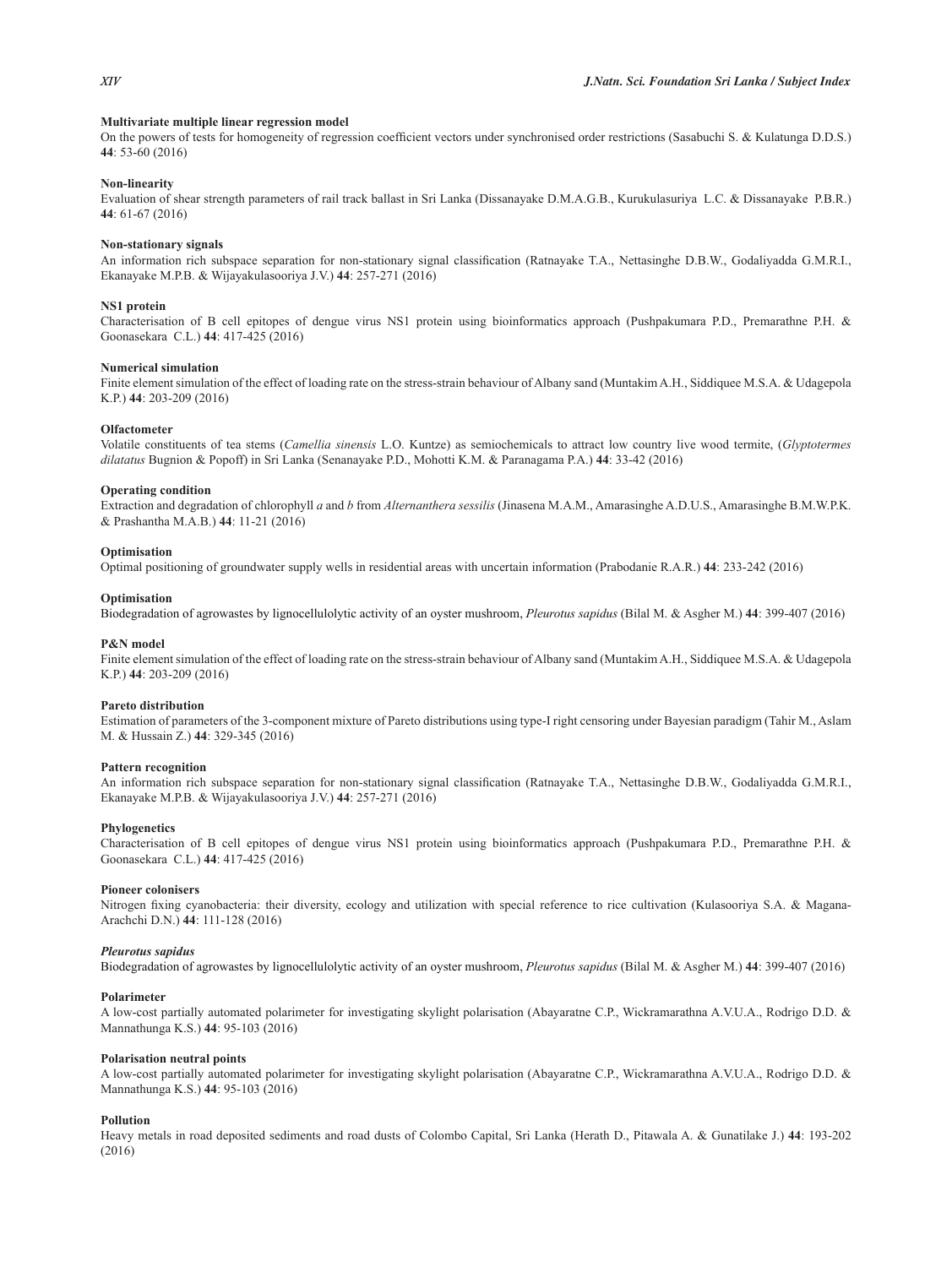## Polymerase chain reaction (PCR)

Molecular detection and characterisation of begomovirus causing bean yellowing disease in Sri Lanka (Rienzie K.D.R.C., Wickramaarachchi W.A.R.T., De Costa D.M. & Wijesooriya W.M.G.U.) **44**: 249-255 (2016)

## **Posterior risk**

Estimation of parameters of the 3-component mixture of Pareto distributions using type-I right censoring under Bayesian paradigm (Tahir M., Aslam M. & Hussain Z.) **44**: 329-345 (2016)

## **Power curve data**

Wind speed analysis and energy calculation based on mixture distributions in Narakkalliya, Sri Lanka (Rajapaksha K.W.G.D.H. & Perera K.) **44**: 409-416 (2016)

## **Protease**

Characterisation of purified protease from Bacillus subtilis BS166 (Kapilan R.) 44: 243-248 (2016)

### Quantitative structure activity relationship

Bioconcentration modelling of alcohol ethoxylates by quantitative structure activity relationship approach: a first look (Ratnayake S.P.) 44: 443-450 (2016)

## **Reaction-diffusion equations**

Investigation of branching structure formation by solutions of a mathematical model of pattern formation in coral reefs (Somathilake L.W. & Wedagedera J.R.) **44**: 427-436 (2016)

## **Red blood cells**

Multi-level threshold based edge detector using logical operations (Singh K.J., Kapoor D.S., Sharma A. & Kohli A.K.) **44**: 145-154 (2016)

## **Region of interest (ROI)**

Un-supervised segmentation and quantisation of malignancy from breast MRI images (Ratan R., Kohli P.G., Sharma S.K. & Kohli A.K.) **44**: 437- 442 (2016)

## **Research paper classification**

Multi-label classification of computer science documents using fuzzy logic (Sajid N.A., Afzal M.T & Qadir M.A.) 44: 167-173 (2016)

## **Response surface methodology**

Biodegradation of agrowastes by lignocellulolytic activity of an oyster mushroom, *Pleurotus sapidus* (Bilal M. & Asgher M.) **44**: 399-407 (2016)

## **Rice**

Zinc content and prediction of bio-availability of zinc in some locally grown rice (*Oryza sativa* L.) varieties in Sri Lanka (Herath H.M.T., Rajapakse D., Wimalasena S. & Weerasooriya M.K.B.) **44**: 291-299 (2016)

## Root mean square error

Wind speed analysis and energy calculation based on mixture distributions in Narakkalliya, Sri Lanka (Rajapaksha K.W.G.D.H. & Perera K.) **44**: 409-416 (2016)

### **Rrenewable energy**

Zero-current-switching pulse charger for high capacity batteries in renewable energy applications (Abeyratne S.G., Perera N., Jayakody H., Samarakoon K. & Bulathge R.) **44**: 301-312 (2016)

### **Scalar Laplace equation**

The magnetisation of two ferromagnetic spheres placed randomly in a magnetic field (Anthonys G.) 44: 23-32 (2016)

## **Scalar magnetic field**

The magnetisation of two ferromagnetic spheres placed randomly in a magnetic field (Anthonys G.) 44: 23-32 (2016)

### **Secondary metabolites**

Antimicrobial constituents of *Hypocrea virens*, an endophyte of the mangrove-associate plant *Premna serratifolia* L. (Ratnaweera P.B., de Silva E.D., Wijesundera R.L.C. & Andersen R.J.) **44**: 43-51 (2016)

### **Sediment quality guidelines**

Application of pollution indices to quantify the pollution status of shallow sediments of the Bolgoda Lake, Sri Lanka (Wijeyaratne W.M.D.N.) **44**: 279-289 (2016)

### **Sediment quality indices**

Application of pollution indices to quantify the pollution status of shallow sediments of the Bolgoda Lake, Sri Lanka (Wijeyaratne W.M.D.N.) **44**: 279-289 (2016)

## **Sediments**

Heavy metals in road deposited sediments and road dusts of Colombo Capital, Sri Lanka (Herath D., Pitawala A. & Gunatilake J.) **44**: 193-202 (2016)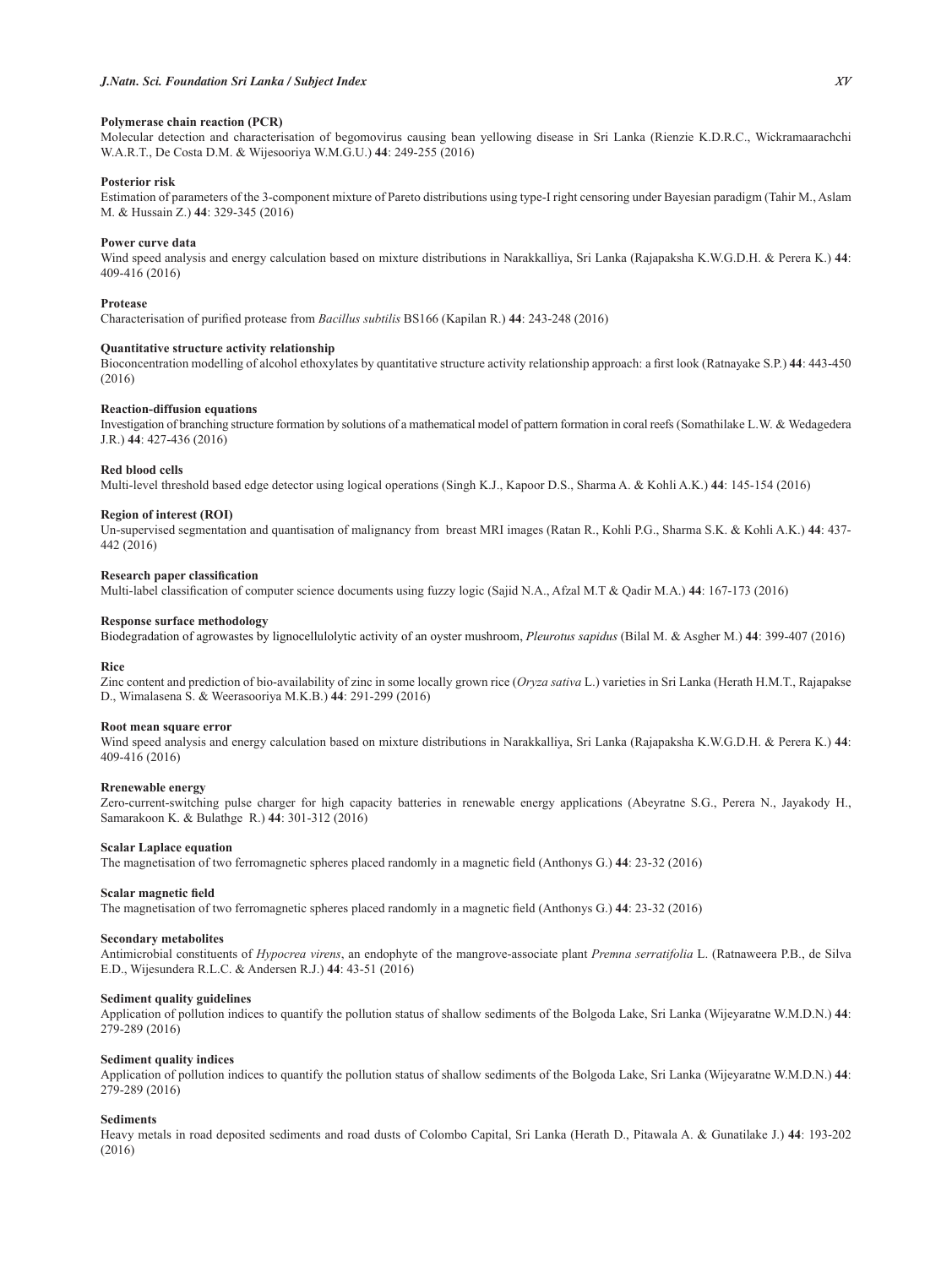## **Serum antioxidants**

Modulating effects of cowpea incorporated diets on serum lipids and serum antioxidant activity in Wistar rats (Perera O.S., Liyanage R., Weththasinghe P., Jayawardana B.C., Vidanarachchi J.K., Fernando P. & Sivakanesan R.) **44**: 69-76 (2016)

## **Serum** linid

Modulating effects of cowpea incorporated diets on serum lipids and serum antioxidant activity in Wistar rats (Perera O.S., Liyanage R., Weththasinghe P., Jayawardana B.C., Vidanarachchi J.K., Fernando P. & Sivakanesan R.) **44**: 69-76 (2016)

### **Shear behaviour**

Evaluation of shear strength parameters of rail track ballast in Sri Lanka (Dissanayake D.M.A.G.B., Kurukulasuriya L.C. & Dissanayake P.B.R.) **44**: 61-67 (2016)

### **Shoot and root growth**

Effect of genotype, embryo maturity and culture medium on *in vitro* embryo germination of Sri Lankan coconut (*Cocos nucifera* L.*)* varieties (Vidhanaarachchi V.R.M., Suranjith W.C. & Gunathilake T.R.) **44**: 273-278 (2016)

#### **Signal classification**

An information rich subspace separation for non-stationary signal classification (Ratnayake T.A., Nettasinghe D.B.W., Godaliyadda G.M.R.I., Ekanayake M.P.B. & Wijayakulasooriya J.V.) **44**: 257-271 (2016)

### **Simulation**

Optimal positioning of groundwater supply wells in residential areas with uncertain information (Prabodanie R.A.R.) **44**: 233-242 (2016)

## **Skylight polarisation**

A low-cost partially automated polarimeter for investigating skylight polarisation (Abayaratne C.P., Wickramarathna A.V.U.A., Rodrigo D.D. & Mannathunga K.S.) **44**: 95-103 (2016)

#### **Skylight scattering**

A low-cost partially automated polarimeter for investigating skylight polarisation (Abayaratne C.P., Wickramarathna A.V.U.A., Rodrigo D.D. & Mannathunga K.S.) **44**: 95-103 (2016)

#### **Solid-state fermentation**

Biodegradation of agrowastes by lignocellulolytic activity of an oyster mushroom, *Pleurotus sapidus* (Bilal M. & Asgher M.) **44**: 399-407 (2016)

## **Spatial temporal pattern formation**

Investigation of branching structure formation by solutions of a mathematical model of pattern formation in coral reefs (Somathilake L.W. & Wedagedera J.R.) **44**: 427-436 (2016)

### **Speech signals**

An information rich subspace separation for non-stationary signal classification (Ratnayake T.A., Nettasinghe D.B.W., Godaliyadda G.M.R.I., Ekanayake M.P.B. & Wijayakulasooriya J.V.) **44**: 257-271 (2016)

#### **Sri Lanka**

Application of pollution indices to quantify the pollution status of shallow sediments of the Bolgoda Lake, Sri Lanka (Wijeyaratne W.M.D N.) **44**: 279-289 (2016)

#### **Sri Lanka**

Assessment of the egg parasitoid guild of rice leaf folder, *Cnaphalocrocis medinalis* (Guenee): a search for biocontrol agents (Hemachandra K.S. & Perera M.C.D.) **44**: 185-192 (2016)

#### *Staphylococcus aureus*

Activity of chitosan films enriched with the essential oil of *Alpinia malaccensis* rhizome against *S. aureus, E. coli* and *C. musae* (Wickramarachchi P.A.S.R., Samaratunge I.N., Kaushalya C.H.T.C., Rasangika W.P.M. &. Paranagama P.A.) **44**: 129-135 (2016)

## **Statistical testing hypotheses**

On the powers of tests for homogeneity of regression coefficient vectors under synchronised order restrictions (Sasabuchi S. & Kulatunga D.D.S.) **44**: 53-60 (2016)

### **Strictly more powerful test**

On the powers of tests for homogeneity of regression coefficient vectors under synchronised order restrictions (Sasabuchi S. & Kulatunga D.D.S.) **44**: 53-60 (2016)

## **Subspace techniques**

An information rich subspace separation for non-stationary signal classification (Ratnayake T.A., Nettasinghe D.B.W., Godaliyadda G.M.R.I., Ekanayake M.P.B. & Wijayakulasooriya J.V.) **44**: 257-271 (2016)

## **Substrate utilisation**

Identification and substrate utilisation of fungi associated with low country live wood termite, *Glyptotermes dilatatus* Bugnion & Popoff and the host plant, *Camellia sinensis* L.O. Kuntze (Senanayake P.D., Mohotti K.M. & Paranagama P.A.) **44**: 175-184 (2016)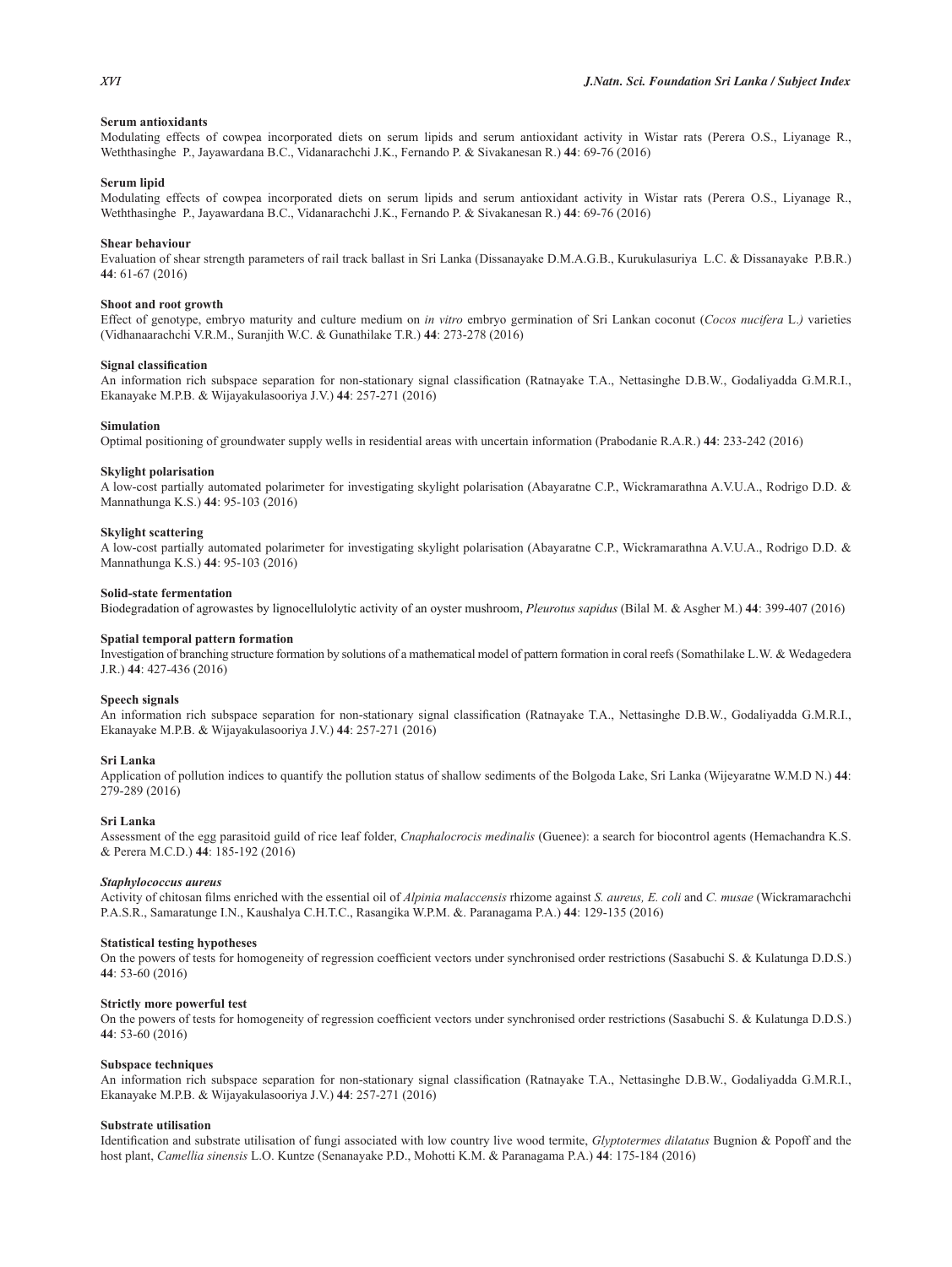## **Sustained release**

Release behaviour of amoxicillin from chitosan coated liposomes derived from eggs (Menikarachchi M.A.S.K., Katuwavila K.A.N.P., Ekanayake E.W.M.A., Thevanesam V., Karunaratne V. & Karunaratne D.N.) **44**: 167-173 (2016)

## **Synchronised order restrictions**

On the powers of tests for homogeneity of regression coefficient vectors under synchronised order restrictions (Sasabuchi S. & Kulatunga D.D.S.) **44**: 53-60 (2016)

## **Table detection**

Reproducing tables in scanned documents (Jahan M.A.C.A. & Ragel R.G.) **44**: 367-377 (2016)

## **Termites**

Identification and substrate utilisation of fungi associated with low country live wood termite, *Glyptotermes dilatatus* Bugnion & Popoff and the host plant, *Camellia sinensis* L.O. Kuntze (Senanayake P.D., Mohotti K.M. & Paranagama P.A.) **44**: 175-184 (2016)

## **Three component framework**

Finite element simulation of the effect of loading rate on the stress-strain behaviour of Albany sand (Muntakim A.H., Siddiquee M.S.A. & Udagepola K.P.) **44**: 203-209 (2016)

## **7Domato Leaf Curl New Delhi Virus**

Molecular detection and characterisation of bipartite begomoviruses associated with cucurbitaceous vegetables in Sri Lanka (Bandaranayake W.M.E.K., Wickramaarachchi W.A.R.T., Wickramasinghe H.A.M., Rajapakshe R.G.A.S. & Dissanayake D.M.K.K.) **44**: 379-384 (2016)

## **Traiectory** modelling

Online tracking and event clustering for vision systems (Perera P.H., Herath H.M.S.P.B., Fernando W.S.K., Ekanayake M.P.B., Godaliyadda G.M.R.I. & Wijayakulasooriya J.V.) **44**: 385-397 (2016)

## **Translational addition theorems**

The magnetisation of two ferromagnetic spheres placed randomly in a magnetic field (Anthonys G.) 44: 23-32 (2016)

### **Trichogrammatidae**

Assessment of the egg parasitoid guild of rice leaf folder, *Cnaphalocrocis medinalis* (Guenee): a search for biocontrol agents (Hemachandra K.S. & Perera M.C.D.) **44**: 185-192 (2016)

### *Trichogrammatoidea bactrae*

Assessment of the egg parasitoid guild of rice leaf folder, *Cnaphalocrocis medinalis* (Guenee): a search for biocontrol agents (Hemachandra K.S. & Perera M.C.D.) **44**: 185-192 (2016)

## *Turing* instability

Investigation of branching structure formation by solutions of a mathematical model of pattern formation in coral reefs (Somathilake L.W. & Wedagedera J.R.) **44**: 427-436 (2016)

## **UMAT**

Finite element simulation of the effect of loading rate on the stress-strain behaviour of Albany sand (Muntakim A.H., Siddiquee M.S.A. & Udagepola K.P.) **44**: 203-209 (2016)

### Uninformative and informative priors

Estimation of parameters of the 3-component mixture of Pareto distributions using type-I right censoring under Bayesian paradigm (Tahir M., Aslam M. & Hussain Z.) **44**: 329-345 (2016)

## **Unknown covariance matrix**

On the powers of tests for homogeneity of regression coefficient vectors under synchronised order restrictions (Sasabuchi S. & Kulatunga D.D.S.) **44**: 53-60 (2016)

## **Urban**

Heavy metals in road deposited sediments and road dusts of Colombo Capital, Sri Lanka (Herath D., Pitawala A. & Gunatilake J.) **44**: 193-202 (2016)

## **Visualisation**

High-dimensional data (Amaratunga D. & Cabrera J.) **44**: 3-9 (2016)

## $V$ max

Characterisation of purified protease from *Bacillus subtilis* BS166 (Kapilan R.) 44: 243-248 (2016)

## **Volatile extracts**

Volatile constituents of tea stems (*Camellia sinensis* L.O. Kuntze) as semiochemicals to attract low country live wood termite, (*Glyptotermes dilatatus* Bugnion & Popoff) in Sri Lanka (Senanayake P.D., Mohotti K.M. & Paranagama P.A.) **44**: 33-42 (2016)

## **Watershed segmentation**

Un-supervised segmentation and quantisation of malignancy from breast MRI images (Ratan R., Kohli P.G., Sharma S.K. & Kohli A.K.) **44**: 437- 442 (2016)